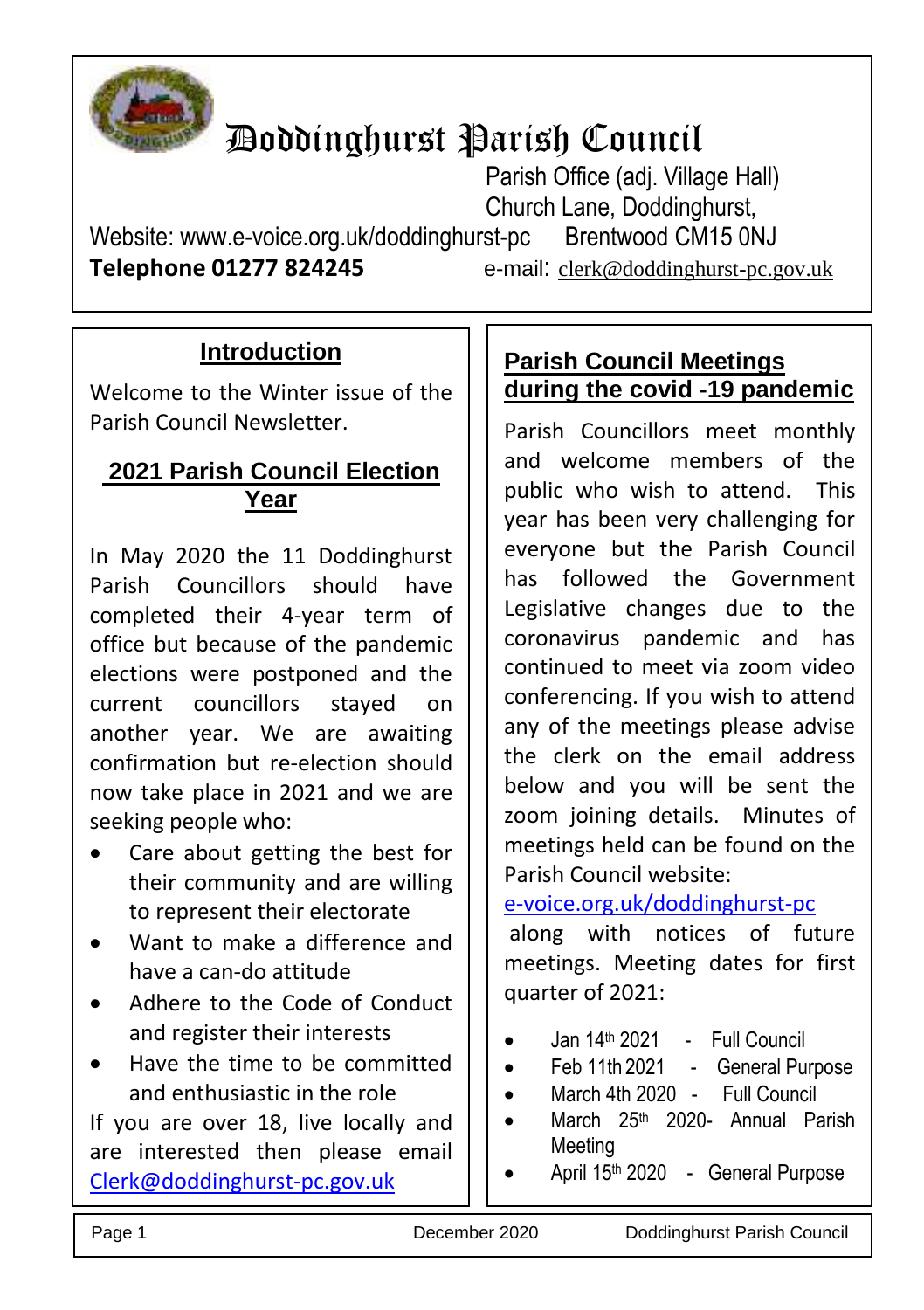## **Play Area**

The Children's Play Area continues to be well used and we were pleased to be able to re-open it in July after the enforced closure earlier in the year because of covid -19.

When using the Play area please follow the signs in keeping your distance, using hand sanitiser regularly and not using it at all if you have any covid symptoms.

Prior to re-opening a thorough risk assessment was carried out and all repairs were completed which included major maintenance to the zip wire.

The Football fields are also now used regularly by Blackmore Youth Football Club

Unfortunately we regularly experience damage to the play area, and Football fields including graffiti and littering so if you should see any please email your local Police and council enforcement team: [brentwoodcpt@essex.pnn.police.uk](mailto:brentwoodcpt@essex.pnn.police.uk)

The costs of cleaning up and repairs are paid for by the Council with funds from your Council tax and this reduces the amount we can spend elsewhere in the Parish.

## **Doddinghurst Community Support Wellbeing Hub**

The Parish Council is supporting the Doddinghurst Community Support Wellbeing Hub in its work and all details are in the news section of our website together will Essex County and Brentwood Borough support available:

**[www.e-voice.org.uk/doddinghurst-pc](http://www.e-voice.org.uk/doddinghurst-pc)** or email the Clerk on [Clerk@doddinghurst-pc.gov.uk](mailto:Clerk@doddinghurst-pc.gov.uk)

# **Village Bus Trips**

The Parish Council continues to support the Village Bus service but unfortunately this has had to stop since the pandemic started. We are in regular contact with David Schuster who took over as Chair of the committee from Colin Enderby last year and as soon as trips can be resumed we will advertise them on the Parish Council website and on the village notice boards.

## **Allotment Plots**

The demand for Parish Council Allotment plots has been very high this year as more people adjusted to staying at home during the first lockdown. Lease renewal is at the beginning of April 2021 so if you are interested in taking on a plot next year please contact Clarrie Tremain at the Parish Office.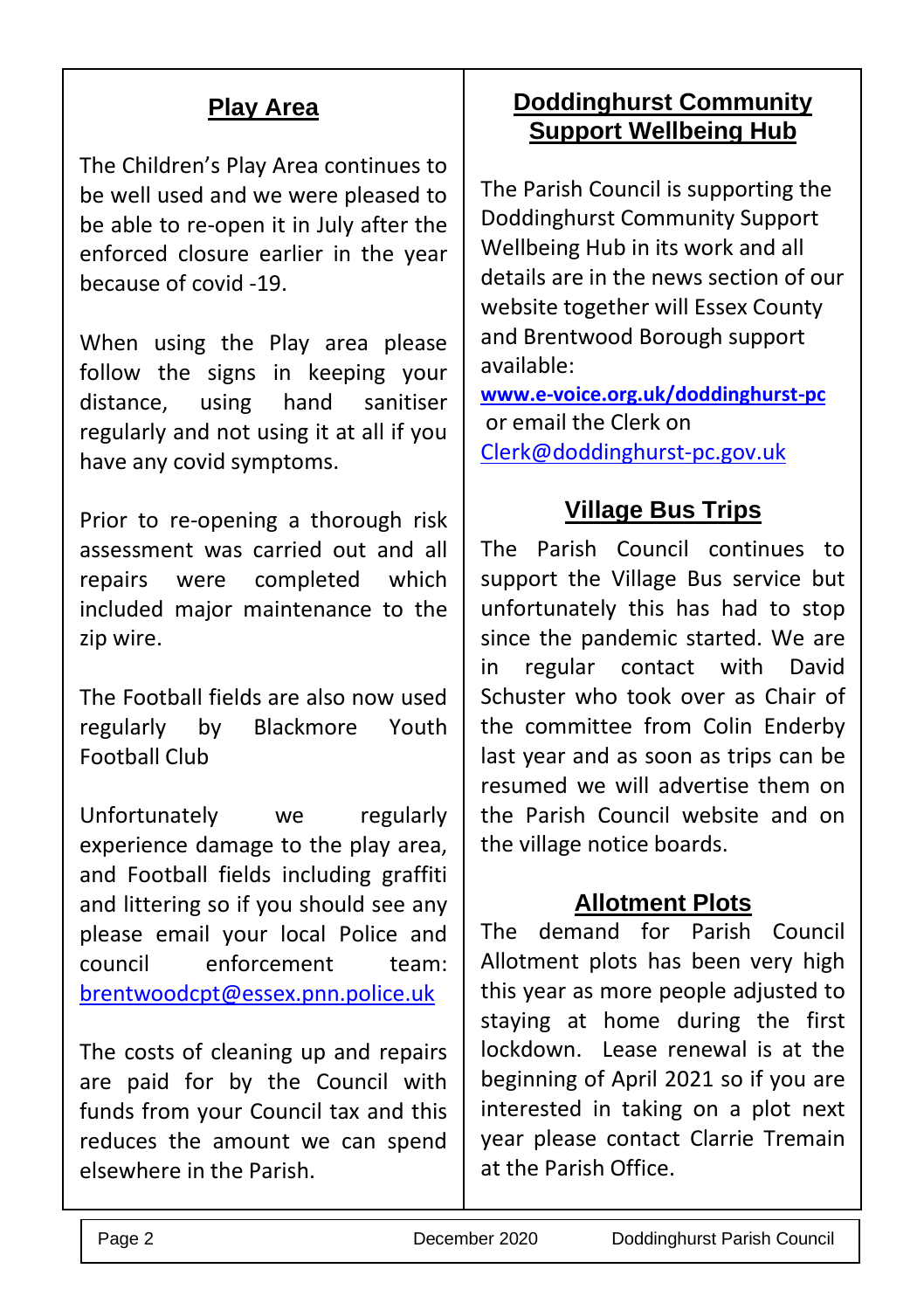## **Village Green Spaces, Walks & Flower Tubs**

This year as more villagers were at home during lockdown they were able to experience the many footpaths available which are detailed on the Doddinghurst Parish Council Website. We hope you enjoyed the green spaces as you walked and appreciated the flower planters provided by the Parish Council, stocked with plants at no cost to residents by Councillors who grow them. We would like to thank the people that take time to water the village flower tubs during the summer.

Please can we respectfully ask that residents keep dogs on a lead and refrain from picking any of the flowers growing in the Village so that all can enjoy the spaces.

### **Village Hall**

Although impacted by the pandemic the newly refurbished Doddinghurst Village Hall opposite All Saints Church is taking bookings on 07510 242851. More information can be found on [www.doddinghurstvillagehall.com](http://www.doddinghurstvillagehall.com/)

Anyone wishing to help and/or become part of the committee should contact Cllr Julia Le page for more details. The Hall is a registered Charity that is independent of the Parish Council.

### **61 Bus Service**

The 61 bus service between Blackmore, Doddinghurst and Brentwood is now being run by Vectare under Essex County Council licence. The time table can be found on the Doddinghurst Parish Council website. Please continue to support this bus in order to secure its future.

## **Parish Office Refurbishment**

Refurbishment of the Parish office, stage 1 installation of disabled toilet is about to start but unfortunately hiring of the Parish Room which is suitable for small meetings (up to 20) has had to be temporarily stopped because of the pandemic.

#### **Highways**

Our Essex County Councillor Lesley Wagland, is determined to improve the service we have been getting from ECC Highways and to make sure that our residents have a better understanding of what is being done and, if it is not going to be done, why that is. So please help them to help us by logging all issues on the highway's website:

[www.Essexhighways.org.uk](http://www.essexhighways.org.uk/)